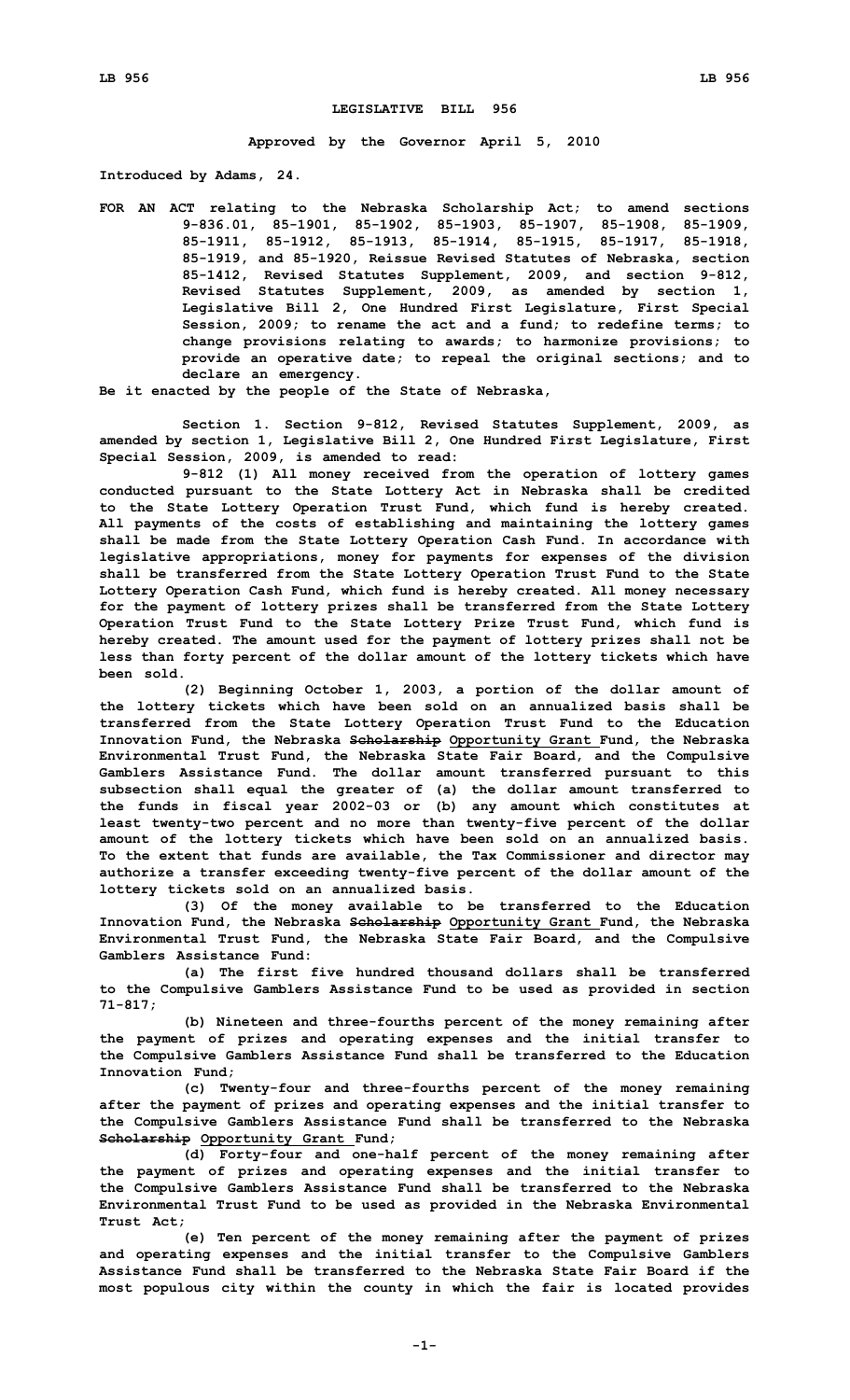**matching funds equivalent to ten percent of the funds available for transfer. Such matching funds may be obtained from the city and any other private or public entity, except that no portion of such matching funds shall be provided by the state. If the Nebraska State Fair ceases operations, ten percent of the money remaining after the payment of prizes and operating expenses and the initial transfer to the Compulsive Gamblers Assistance Fund shall be transferred to the General Fund; and**

**(f) One percent of the money remaining after the payment of prizes and operating expenses and the initial transfer to the Compulsive Gamblers Assistance Fund shall be transferred to the Compulsive Gamblers Assistance Fund to be used as provided in section 71-817.**

**(4)(a) The Education Innovation Fund is created. At least seventy-five percent of the lottery proceeds allocated to the Education Innovation Fund shall be available for disbursement.**

**(b) For fiscal year 2005-06, the Education Innovation Fund shall be allocated as follows: The first one million dollars shall be transferred to the School District Reorganization Fund, and the remaining amount shall be allocated to the General Fund after operating expenses for the Excellence in Education Council are deducted.**

**(c) For fiscal year 2006-07, the Education Innovation Fund shall be allocated as follows: The first two hundred fifty thousand dollars shall be transferred to the Attracting Excellence to Teaching Program Cash Fund to fund the Attracting Excellence to Teaching Program Act, the next one million dollars shall be transferred to the School District Reorganization Fund, and the amount remaining in the Education Innovation Fund shall be allocated, after administrative expenses, for distance education equipment and incentives pursuant to sections 79-1336 and 79-1337.**

**(d) For fiscal year 2007-08, the Education Innovation Fund shall be allocated as follows: The first five hundred thousand dollars shall be transferred to the Attracting Excellence to Teaching Program Cash Fund to fund the Attracting Excellence to Teaching Program Act, and the amount remaining in the Education Innovation Fund shall be allocated, after administrative expenses, for distance education equipment and incentives pursuant to sections 79-1336 and 79-1337.**

**(e) For fiscal year 2008-09, the Education Innovation Fund shall be allocated as follows: The first seven hundred fifty thousand dollars shall be transferred to the Attracting Excellence to Teaching Program Cash Fund to fund the Attracting Excellence to Teaching Program Act, and the amount remaining in the Education Innovation Fund shall be allocated, after administrative expenses, for distance education equipment and incentives pursuant to sections 79-1336 and 79-1337.**

**(f) For fiscal year 2009-10, the Education Innovation Fund shall be allocated as follows: Any amounts transferred to the Education Innovation Fund from the School District Reorganization Fund shall be returned to the School District Reorganization Fund first, the next one million dollars shall be transferred to the Excellence in Teaching Cash Fund to fund the Excellence in Teaching Act, and the amount remaining in the Education Innovation Fund shall be allocated, after administrative expenses, for distance education equipment and incentives pursuant to sections 79-1336 and 79-1337.**

**(g) For fiscal years 2010-11 through 2015-16, the Education Innovation Fund shall be allocated as follows: The first one million dollars shall be transferred to the Excellence in Teaching Cash Fund to fund the Excellence in Teaching Act, and the amount remaining in the Education Innovation Fund shall be allocated, after administrative expenses, for distance education equipment and incentives pursuant to sections 79-1336 and 79-1337.**

**(h) For fiscal year 2016-17 and each fiscal year thereafter, the Education Innovation Fund shall be allocated, after administrative expenses, for education purposes as provided by the Legislature.**

**(i) The State Treasurer shall transfer ten million dollars from the Education Innovation Fund to the University Cash Fund on or before December 31, 2009, as directed by the budget administrator of the budget division of the Department of Administrative Services.**

**(5) Any money in the State Lottery Operation Trust Fund, the State Lottery Operation Cash Fund, the State Lottery Prize Trust Fund, or the Education Innovation Fund available for investment shall be invested by the state investment officer pursuant to the Nebraska Capital Expansion Act and the Nebraska State Funds Investment Act.**

**(6) Unclaimed prize money on <sup>a</sup> winning lottery ticket shall be retained for <sup>a</sup> period of time prescribed by rules and regulations. If no claim is made within such period, the prize money shall be used at the discretion of the Tax Commissioner for any of the purposes prescribed in this section.**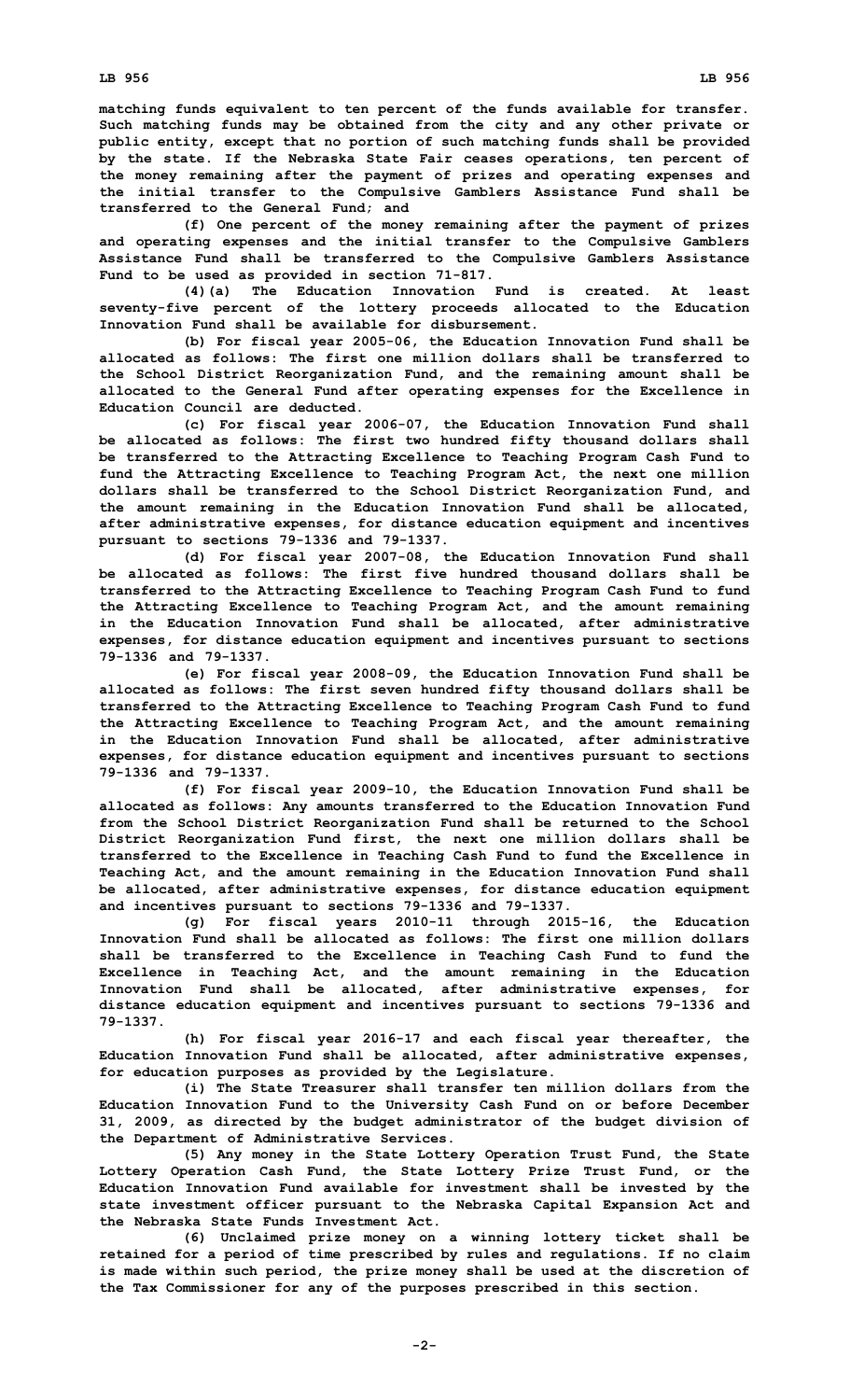**Sec. 2. Section 9-836.01, Reissue Revised Statutes of Nebraska, is amended to read:**

**9-836.01 The division may endorse and sell for profit tangible personal property related to the lottery. Any money received as profit by the division pursuant to this section shall be remitted to the State Treasurer for credit to the State Lottery Operation Trust Fund to be distributed to the Education Innovation Fund, the Nebraska Scholarship Opportunity Grant Fund, the Nebraska Environmental Trust Fund, and the Compulsive Gamblers Assistance Fund pursuant to the requirements of section 9-812.**

**Sec. 3. Section 85-1412, Revised Statutes Supplement, 2009, is amended to read:**

**85-1412 The commission shall have the following additional powers and duties:**

**(1) Conduct surveys and studies as may be necessary to undertake the coordination function of the commission pursuant to section 85-1403 and request information from governing boards and appropriate administrators of public institutions and other governmental agencies for research projects. All public institutions and governmental agencies receiving state funds shall comply with reasonable requests for information under this subdivision. Public institutions may comply with such requests pursuant to section 85-1417;**

**(2) Recommend to the Legislature and the Governor legislation it deems necessary or appropriate to improve postsecondary education in Nebraska and any other legislation it deems appropriate to change the role and mission provisions in sections 85-917 to 85-966.01;**

**(3) Establish any advisory committees as may be necessary to undertake the coordination function of the commission pursuant to section 85-1403 or to solicit input from affected parties such as students, faculty, governing boards, administrators of the public institutions, administrators of the private nonprofit institutions of postsecondary education and proprietary institutions in the state, and community and business leaders regarding the coordination function of the commission;**

**(4) Participate in or designate an employee or employees to participate in any committee which may be created to prepare <sup>a</sup> coordinated plan for the delivery of educational programs and services in Nebraska through the telecommunications system;**

**(5) Seek <sup>a</sup> close liaison with the State Board of Education and the State Department of Education in recognition of the need for close coordination of activities between elementary and secondary education and postsecondary education;**

**(6) Administer the Integrated Postsecondary Education Data System or other information system or systems to provide the commission with timely, comprehensive, and meaningful information pertinent to the exercise of its duties. The information system shall be designed to provide comparable data on each public institution. The commission shall also administer the uniform information system prescribed in sections 85-1421 to 85-1427 known as the Nebraska Educational Data System. Public institutions shall supply the appropriate data for the information system or systems required by the commission;**

**(7) Administer the Access College Early Scholarship Program Act and the Nebraska Scholarship Opportunity Grant Act;**

**(8) Accept and administer loans, grants, and programs from the federal or state government and from other sources, public and private, for carrying out any of its functions, including the administration of privately endowed scholarship programs. Such loans and grants shall not be expended for any other purposes than those for which the loans and grants were provided. The commission shall determine eligibility for such loans, grants, and programs, and such loans and grants shall not be expended unless approved by the Governor;**

**(9) Consistent with section 85-1620, approve, in <sup>a</sup> timely manner, new baccalaureate degree programs to be offered at private postsecondary career schools as defined in section 85-1603. The commission may charge <sup>a</sup> reasonable fee based on its administrative costs for authorizations pursuant to this subdivision and section 85-1620. The commission shall report such action to the Commissioner of Education;**

**(10) Pursuant to sections 85-1101 to 85-1104, authorize out-of-state institutions of higher or postsecondary education to offer courses or degree programs in this state;**

**(11) Pursuant to sections 85-1105 to 85-1111, approve or disapprove petitions to establish new private colleges in this state;**

**(12) On or before December 1, 2000, and on or before December 1 every two years thereafter, submit to the Legislature and the Governor <sup>a</sup> report of its objectives and activities and any new private colleges in**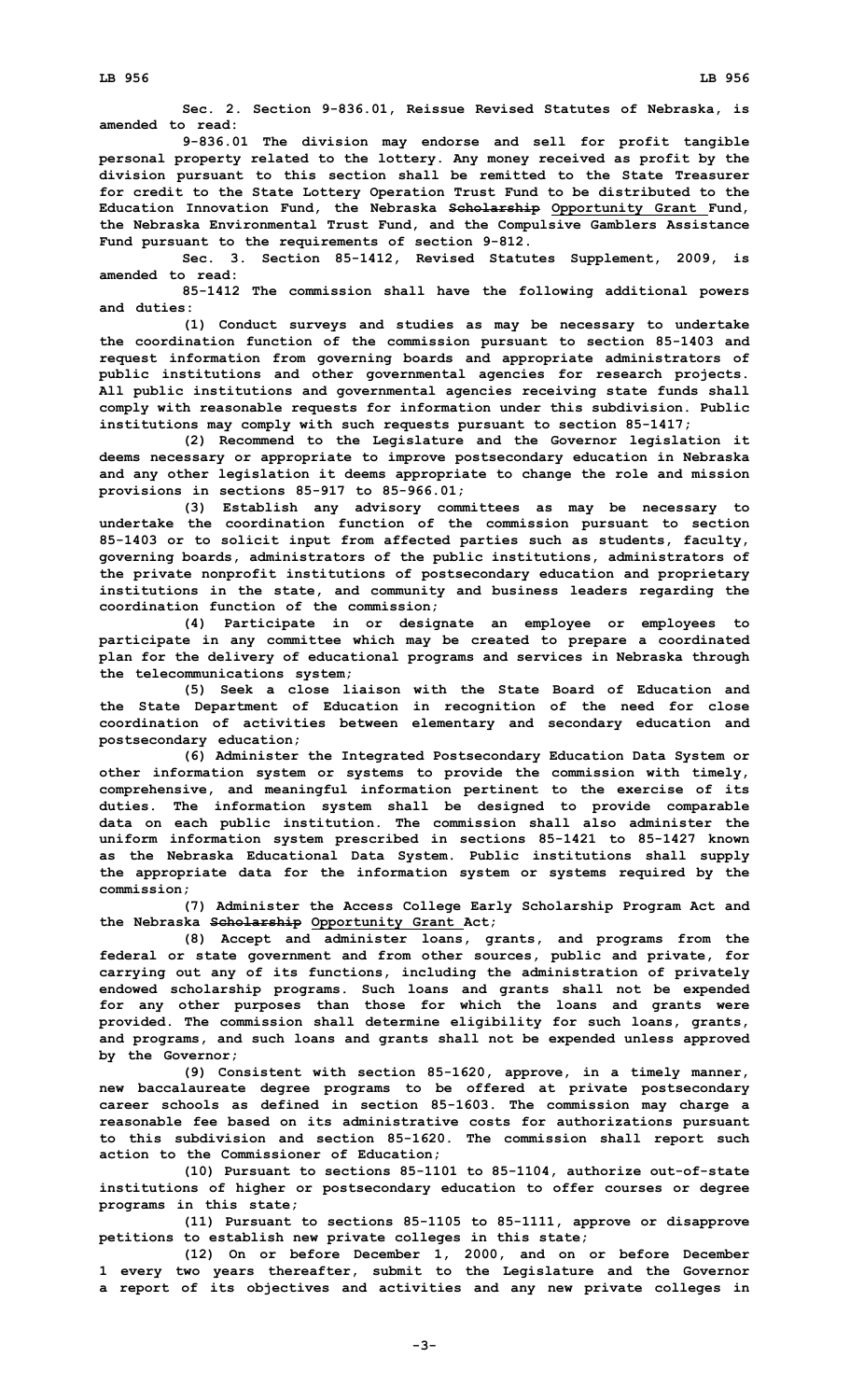**Nebraska and the implementation of any recommendations of the commission for the preceding two calendar years;**

**(13) Provide staff support for interstate compacts on postsecondary education;**

**(14) Request inclusion of the commission in any existing grant review process and information system; and**

**(15) Facilitate <sup>a</sup> study that explores the following issues related to the Nebraska community college system:**

**(a) The need for changes to the statutory role and mission of Nebraska community colleges;**

**(b) Changes in the weighting of courses that may be necessary for reimbursable educational units to properly reflect the role and mission of Nebraska community colleges and the cost of providing such courses;**

**(c) Powers, duties, and mission of the Nebraska Community College Association or its successor and whether membership in such an association should be required;**

**(d) Consequences for failing to satisfy current community college association membership requirements contained in section 85-1502; and**

**(e) State coordination of community colleges in the absence of <sup>a</sup> community college association or membership therein.**

**The commission shall include and facilitate discussion among the state's community colleges in the completion of such study. Each community college shall participate in good faith with the conduct of such study. The commission shall report its findings to the Legislature on or before December 15, 2009.**

**Sec. 4. Section 85-1901, Reissue Revised Statutes of Nebraska, is amended to read:**

**85-1901 Sections 85-1901 to 85-1920 shall be known and may be cited as the Nebraska Scholarship Opportunity Grant Act.**

**Sec. 5. Section 85-1902, Reissue Revised Statutes of Nebraska, is amended to read:**

**85-1902 For purposes of the Nebraska Scholarship Opportunity Grant Act, the definitions found in sections 85-1903 to 85-1910 apply.**

**Sec. 6. Section 85-1903, Reissue Revised Statutes of Nebraska, is amended to read:**

**85-1903 Award means <sup>a</sup> grant of money by the commission to an eligible student for educational expenses. Awards shall not exceed:**

**(1) For the 2007-08 each award year except award years 2008-09 and 2009-10, fifty percent of the tuition and mandatory fees for <sup>a</sup> full-time, resident, undergraduate student for the last completed award year at the University of Nebraska-Lincoln; and**

**(2) For the 2008-09 award year and each award year thereafter, award years 2008-09 and 2009-10, twenty-five percent of the tuition and mandatory fees for <sup>a</sup> full-time, resident, undergraduate student for the last completed award year at the University of Nebraska-Lincoln.**

**Sec. 7. Section 85-1907, Reissue Revised Statutes of Nebraska, is amended to read:**

**85-1907 Eligible student means an undergraduate student who:**

**(1) Is enrolled in an eligible postsecondary educational institution;**

**(2) Is Has applied for federal financial aid through the Free Application for Federal Student Aid for the applicable award year and either is eligible to receive <sup>a</sup> Federal Pell Grant from the United States Department of Education or has an expected family contribution for the applicable award year of no more than the qualifying maximum which will equal six thousand dollars for award year 2010-11 and will equal the prior year's qualifying maximum increased by two and one-half percent for each award year thereafter;**

**(3) Is <sup>a</sup> resident student who is domiciled in Nebraska as provided by section 85-502; and**

**(4) Complies with all other provisions of the Nebraska Scholarship Opportunity Grant Act and its rules and regulations.**

**Sec. 8. Section 85-1908, Reissue Revised Statutes of Nebraska, is amended to read:**

**85-1908 Full-time student and full-time-equivalent student have the definitions found in rules and regulations adopted and promulgated pursuant to the Nebraska Scholarship Opportunity Grant Act.**

**Sec. 9. Section 85-1909, Reissue Revised Statutes of Nebraska, is amended to read:**

**85-1909 Tuition and mandatory fees means:(1) For students who received an award from the Postsecondary Education Award Program Act, the Scholarship Assistance Program Act, or the State Scholarship Award Program Act for the 2002-03 award year, the student costs for tuition and mandatory**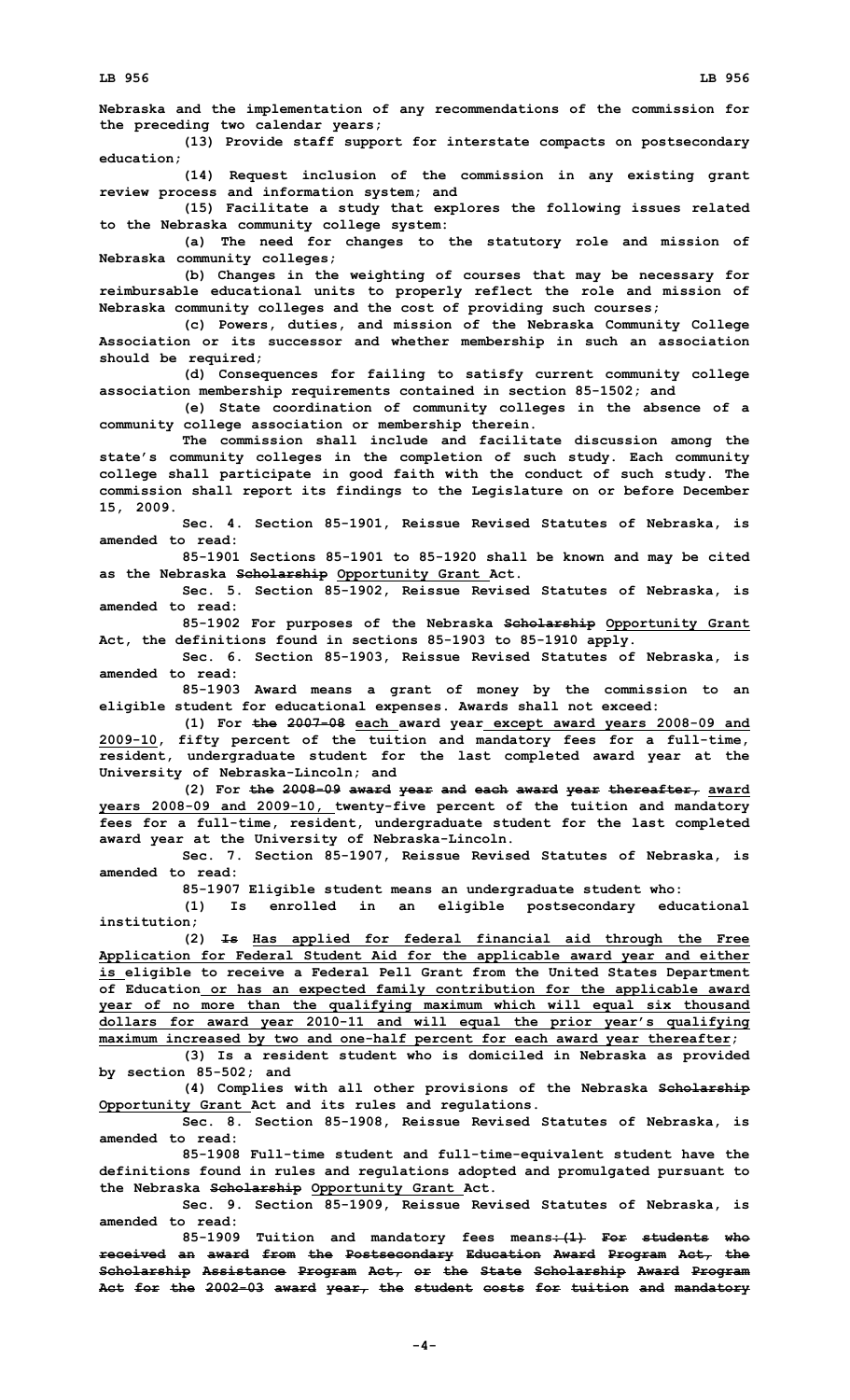**fees for <sup>a</sup> full-time, resident, undergraduate student for the last completed award year at the eligible postsecondary educational institution; or(2) For students who did not receive an award from the Postsecondary Education Award Program Act, the Scholarship Assistance Program Act, or the State Scholarship Award Program Act for the 2002-03 award year, the lesser of the student costs for tuition and mandatory fees for <sup>a</sup> full-time, resident, undergraduate student for the last completed award year at the eligible postsecondary educational institution or the student costs for tuition and mandatory fees for <sup>a</sup> full-time, resident, undergraduate student for the last completed award year at the University of Nebraska-Lincoln.**

**Sec. 10. Section 85-1911, Reissue Revised Statutes of Nebraska, is amended to read:**

**85-1911 The Nebraska Scholarship Opportunity Grant Act shall provide for awards made directly to eligible students based on financial need.**

**Sec. 11. Section 85-1912, Reissue Revised Statutes of Nebraska, is amended to read:**

**85-1912 In order to reduce the costs of administering the Nebraska Scholarship Opportunity Grant Act, the commission shall identify <sup>a</sup> target level of funds to be distributed to students pursuant to the act at each eligible postsecondary educational institution. The target level of funds shall represent the maximum amount that may be awarded pursuant to the act to eligible students enrolled in such eligible postsecondary educational institution. The To determine the target level of funds for each eligible postsecondary educational institution, the commission shall: shall be determined as follows:**

**(1) For award years prior to the 2006-07 award year for eligible postsecondary educational institutions when the student cost for tuition and mandatory fees for <sup>a</sup> full-time, resident, undergraduate student for the last completed award year at the eligible postsecondary educational institution was greater than the student cost for tuition and mandatory fees for <sup>a</sup> full-time, resident, undergraduate student for the last completed award year at the University of Nebraska-Lincoln:**

**(a) Determine the number of eligible full-time-equivalent students enrolled at the eligible postsecondary educational institution for the last completed award year;**

**(b) Determine the number of eligible full-time-equivalent students enrolled at the eligible postsecondary educational institution for the last completed award year who received an award pursuant to the Postsecondary Education Award Program Act, the Scholarship Assistance Program Act, or the State Scholarship Award Program Act for the 2002-03 award year;**

**(c) For the 2003-04 award year, multiply the number determined in subdivision (1)(b) of this section by the ratio equal to the number of eligible full-time-equivalent students who received an award pursuant to the Postsecondary Education Award Program Act, the Scholarship Assistance Program Act, or the State Scholarship Award Program Act for both the 2002-03 award year and the 2001-02 award year at the eligible postsecondary educational institution divided by the number of eligible full-time-equivalent students who received an award pursuant to the Postsecondary Education Award Program Act, the Scholarship Assistance Program Act, or the State Scholarship Award Program Act for the 2001-02 award year at the eligible postsecondary educational institution;**

**(d) For the 2004-05 award year, multiply the number determined in subdivision (1)(b) of this section by the ratio equal to the number of eligible full-time-equivalent students who received both an award pursuant to the Nebraska Scholarship Act for the 2003-04 award year and an award pursuant to the Postsecondary Education Award Program Act, the Scholarship Assistance Program Act, or the State Scholarship Award Program Act for the 2001-02 award year at the eligible postsecondary educational institution divided by the number of eligible full-time-equivalent students who received an award pursuant to the Postsecondary Education Award Program Act, the Scholarship Assistance Program Act, or the State Scholarship Award Program Act for both the 2002-03 award year and the 2001-02 award year at the eligible postsecondary educational institution;**

**(e) For the 2005-06 award year, multiply the number determined in subdivision (1)(b) of this section by the ratio equal to the number of eligible full-time-equivalent students who received both an award pursuant to the Nebraska Scholarship Act for the 2004-05 award year and an award pursuant to the Postsecondary Education Award Program Act, the Scholarship Assistance Program Act, or the State Scholarship Award Program Act for the 2001-02 award year at the eligible postsecondary educational institution divided by the number of eligible full-time-equivalent students enrolled at the eligible postsecondary educational institution who received both an award pursuant to**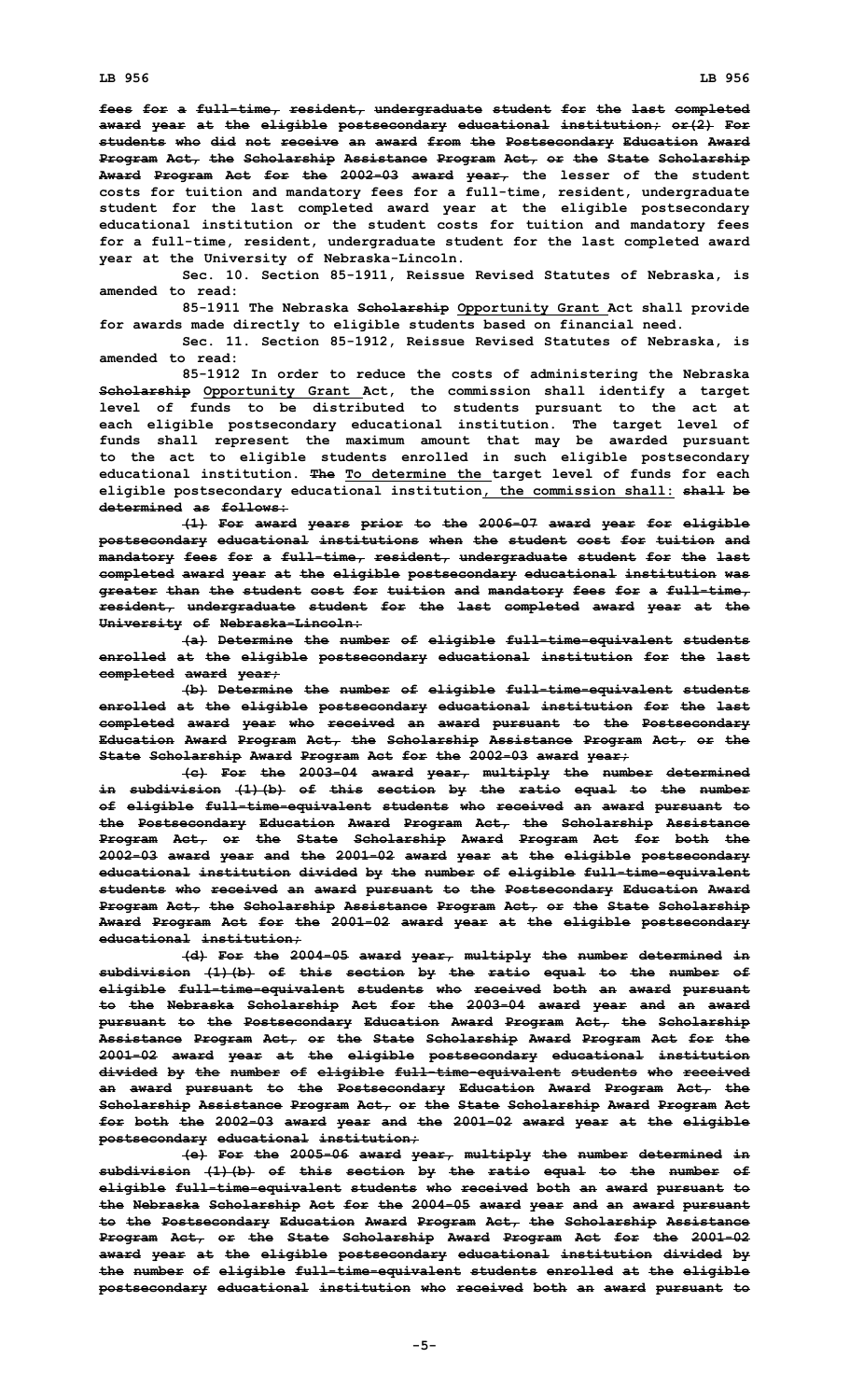**the Nebraska Scholarship Act for the 2003-04 award year and an award pursuant to the Postsecondary Education Award Program Act, the Scholarship Assistance Program Act, or the State Scholarship Award Program Act for the 2001-02 award year at the eligible postsecondary educational institution;**

**(f) Multiply the difference of the number determined pursuant to subdivision (1)(a) of this section minus the number determined pursuant to subdivision (1)(c), (d), or (e) of this section by the tuition and mandatory fees determined pursuant to subdivision (2) of section 85-1909;**

**(g) Multiply the number determined pursuant to subdivision (1)(c), (d), or (e) of this section by the tuition and mandatory fees determined pursuant to subdivision (1) of section 85-1909;**

**(h) Divide the sum of the products derived pursuant to subdivisions (1)(f) and (g) of this section for each eligible postsecondary educational institution by the sum of the products derived pursuant to subdivisions (1)(f) and (g) and (2)(b) of this section for all eligible postsecondary educational institutions; and**

**(i) Multiply the total of federal and state funds appropriated for purposes of distribution pursuant to the Nebraska Scholarship Act by the ratio derived pursuant to subdivision (1)(h) of this section; and**

**(2) For award years prior to 2006-07 for eligible postsecondary educational institutions when the student costs for tuition and mandatory fees for <sup>a</sup> full-time, resident, undergraduate student for the last completed award year at the eligible postsecondary educational institution was less than or equal to the student costs for tuition and mandatory fees for <sup>a</sup> full-time, resident, undergraduate student for the last completed award year at the University of Nebraska-Lincoln and for the 2006-07 award year and each award year thereafter for all eligible postsecondary educational institutions:**

**(a) (1) Determine the number of eligible full-time-equivalent students enrolled at the eligible postsecondary educational institution for the last completed award year;**

**(b) (2) Multiply the number determined in subdivision (2)(a) (1) of this section by the tuition and mandatory fees as limited pursuant to subdivision (2) of section 85-1909;**

**(c) (3) Divide the product derived pursuant to subdivision (2)(b) (2) of this section for each eligible postsecondary educational institution by the sum of the products derived pursuant to subdivisions (1)(f) and (g) and (2)(b) subdivision (2) of this section for all eligible postsecondary educational institutions; and**

**(d) (4) Multiply the total of federal and state funds appropriated for purposes of distribution pursuant to the act by the ratio derived pursuant to subdivision (2)(c) (3) of this section.**

**Sec. 12. Section 85-1913, Reissue Revised Statutes of Nebraska, is amended to read:**

**85-1913 Eligible postsecondary educational institutions, acting as agents of the commission, shall:**

**(1) Receive and process applications for awards under the Nebraska Scholarship Opportunity Grant Act;**

**(2) Determine eligibility of students based on criteria set forth in the act; and**

**(3) At any time prior to June 1 of each award year, make recommendations as often as necessary to the commission for awards to eligible students, including the name of each eligible student, social security number of each eligible student, and recommended award amount for each eligible student.**

**Sec. 13. Section 85-1914, Reissue Revised Statutes of Nebraska, is amended to read:**

**85-1914 (1) Within thirty days after receiving recommendations pursuant to section 85-1913, the commission shall review the recommended awards for compliance with the Nebraska Scholarship Opportunity Grant Act and its rules and regulations and notify each eligible postsecondary educational institution of the approval or disapproval of recommended awards.**

**(2) The commission shall distribute to each eligible postsecondary educational institution the total award amount approved for eligible students at such institution. The eligible postsecondary educational institution shall act as an agent of the commission to disburse the awards directly to eligible students during the award year.**

**Sec. 14. Section 85-1915, Reissue Revised Statutes of Nebraska, is amended to read:**

**85-1915 An award may be granted to an eligible student for attendance at an eligible postsecondary educational institution if:**

**(1) The eligible student is accepted for enrollment as follows:**

**(a) In the case of an eligible student beginning his or her first**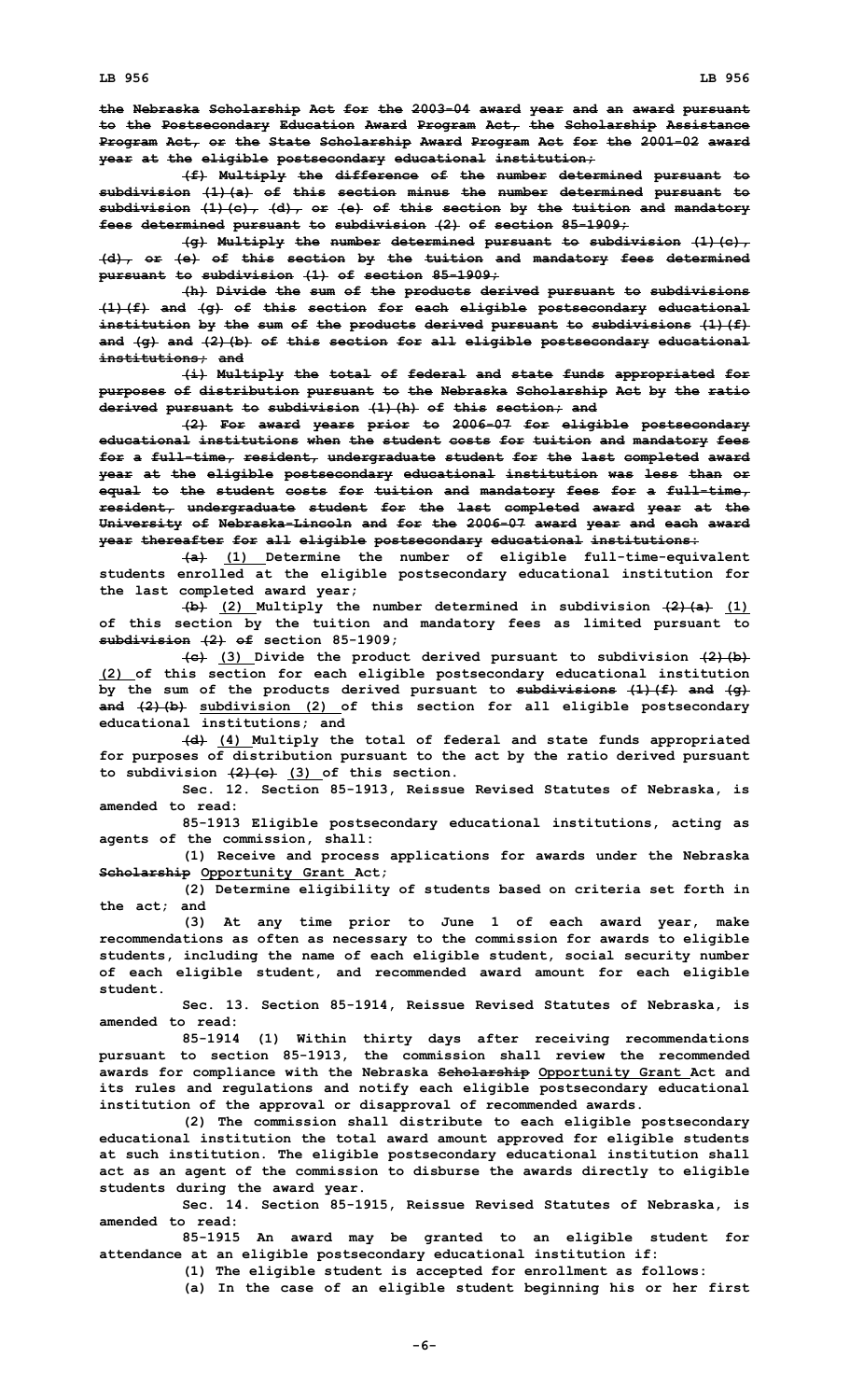**year in attendance at an eligible postsecondary educational institution, such eligible student has satisfied requirements for admission and has enrolled or indicated an intent to enroll in an eligible postsecondary educational institution; or**

**(b) In the case of an eligible student enrolled in an eligible postsecondary educational institution following the successful completion of the student's first year in attendance, such eligible student continues to meet the requirements of the Nebraska Scholarship Opportunity Grant Act and has maintained the minimum standards of performance as required by the eligible postsecondary educational institution in which the eligible student is enrolled;**

**(2) The eligible student receiving such award certifies that the award will be used only for educational expenses; and**

**(3) The eligible student has complied with the act and its rules and regulations.**

**Sec. 15. Section 85-1917, Reissue Revised Statutes of Nebraska, is amended to read:**

**85-1917 (1) The commission shall:**

**(a) Supervise the issuance of public information concerning the Nebraska Scholarship Opportunity Grant Act; and**

**(b) Establish <sup>a</sup> reasonable and fair appeal procedure for students adversely affected by the actions of the commission or an eligible postsecondary educational institution in the distribution of funds or granting of awards pursuant to the act.**

**(2) The commission may adopt and promulgate rules and regulations necessary to carry out the act, including such rules and regulations for maintenance of fiscal controls and fund accounting procedures as may be necessary to assure proper disbursement of funds and to assure that the eligible postsecondary educational institutions, as agents of the commission, have complied with the act. Such rules and regulations shall be developed in cooperation with representatives of eligible postsecondary educational institutions and shall be designed, to the extent consistent with requirements of the act, to minimize the administrative burden on the eligible postsecondary educational institutions and the commission.**

**Sec. 16. Section 85-1918, Reissue Revised Statutes of Nebraska, is amended to read:**

**85-1918 Each eligible postsecondary educational institution shall file an annual report with the commission. The report shall document that students receiving awards under the Nebraska Scholarship Opportunity Grant Act have met the eligibility standards and requirements established in the act and rules and regulations. The report shall include an accounting of all state-funded or federally funded student financial aid awarded by the eligible postsecondary educational institution in the previous fiscal year. The report may include other data, including the unmet need as defined by the commission for all Federal-Pell-Grant-eligible students at each eligible postsecondary educational institution.**

**Sec. 17. Section 85-1919, Reissue Revised Statutes of Nebraska, is amended to read:**

**85-1919 The Nebraska Scholarship Opportunity Grant Act does not grant any authority to the commission to (1) control or influence the policies of any eligible postsecondary educational institution because such institution accepts students who receive awards or (2) require any eligible postsecondary educational institution to enroll any student receiving an award or, once admitted, to continue in such institution any student receiving an award.**

**Sec. 18. Section 85-1920, Reissue Revised Statutes of Nebraska, is amended to read:**

**85-1920 The Nebraska Scholarship Opportunity Grant Fund is created. Money in the fund shall include amounts transferred from the State Lottery Operation Trust Fund pursuant to section 9-812. For fiscal years 2003-04 and 2004-05, two million dollars shall be used to carry out the Nebraska Scholarship Act, and the remainder accruing to the Nebraska Scholarship Fund shall be transferred to the General Fund. For fiscal year 2005-06, two million five hundred thousand dollars shall be used to carry out the Nebraska Scholarship Act, and the remainder accruing to the Nebraska Scholarship Fund shall be transferred to the General Fund. For fiscal year 2006-07 and each fiscal year thereafter, all All amounts accruing to the Nebraska Scholarship Opportunity Grant Fund shall be used to carry out the Nebraska Scholarship Opportunity Grant Act. Any money in the fund available for investment shall be invested by the state investment officer pursuant to the Nebraska Capital Expansion Act and the Nebraska State Funds Investment Act. Any money in the Nebraska Scholarship Fund on the operative date of this act shall be transferred to the Nebraska Opportunity Grant Fund on such date.**